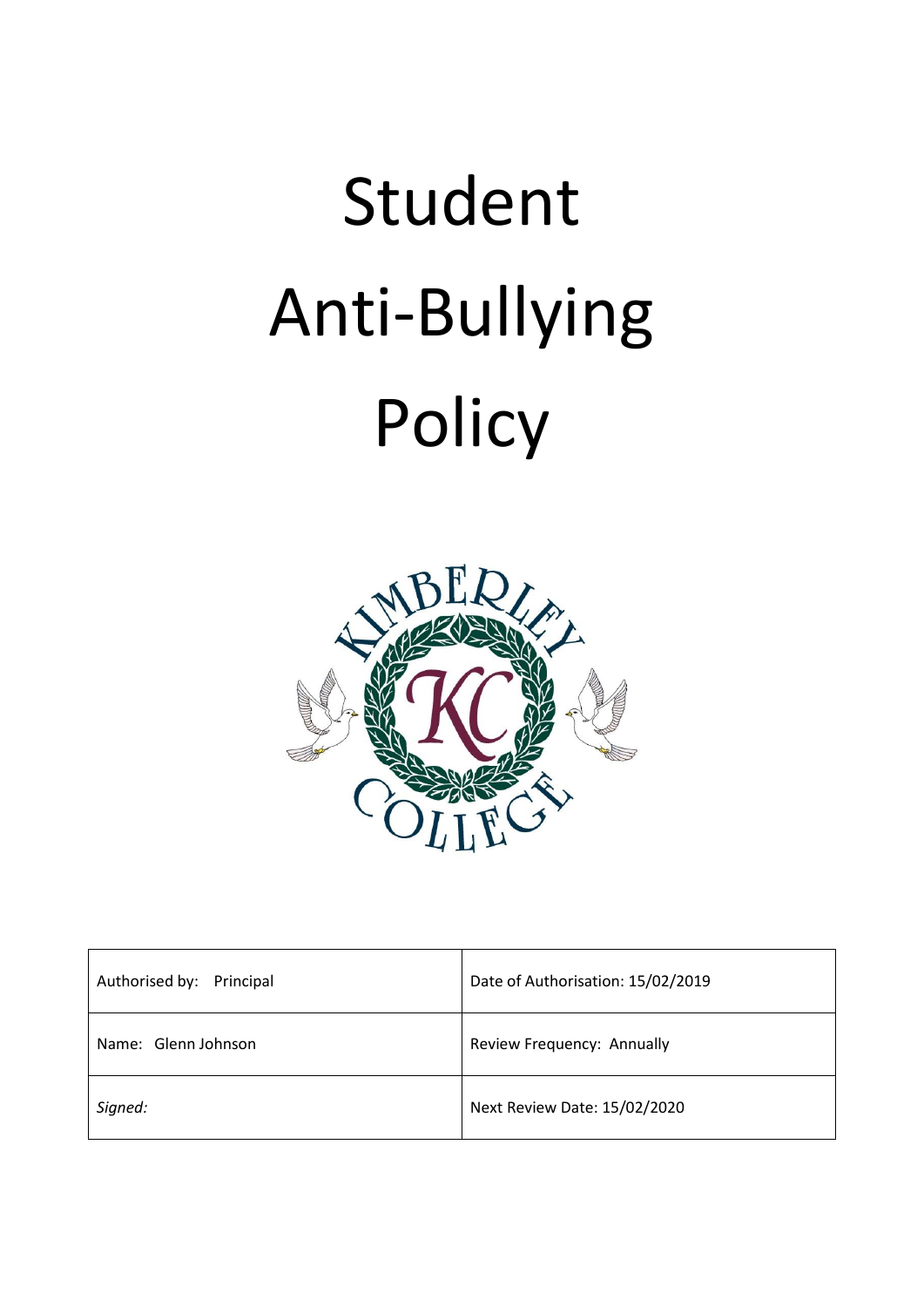# Student Anti Bullying Policy



## **1. PURPOSE**

The purpose of this policy is to protect students from bullying and to respond appropriately when bullying does occur.

## **2. SCOPE**

Students, parents and employees, including full-time part-time, permanent, fixed-term and casual employees, as well as contractors, volunteers and people undertaking work experience or vocational placements.

## **3. REFERENCES**

- Education (Accreditation of Non-State Schools) Regulations 2001 (Qld)
- Australian Education Act 2013 (Cth)
- Australian Education Regulations 2013 (Cth)
- Kimberley College Student Bullying Reporting and Response Procedures
- Kimberley College Positive Behaviour Management Policy
- Kimberley College Child Protection Policy
- Kimberley College Disability Discrimination Policy
- Kimberley College Student Code of Conduct
- Kimberley College Dispute Resolution Policy
- Kimberley College Dispute Resolution Procedures

## **4. POLICY STATEMENT**

Kimberley College has a zero tolerance approach to bullying.

Kimberley College is committed to taking action to protect students from bullying and to respond appropriately when bullying does occur.

In order to prevent bullying from occurring, Kimberley College will implement the following actions:

- Raise awareness of the school community's shared understanding of what bullying is, how it impacts on people and how bullying is responded to at the school
- Develop and promote effective social skills and positive relationships amongst students

In order to respond appropriately to any incidences of bullying, Kimberley College will:

Develop an appropriate mechanism for students and parents to report bullying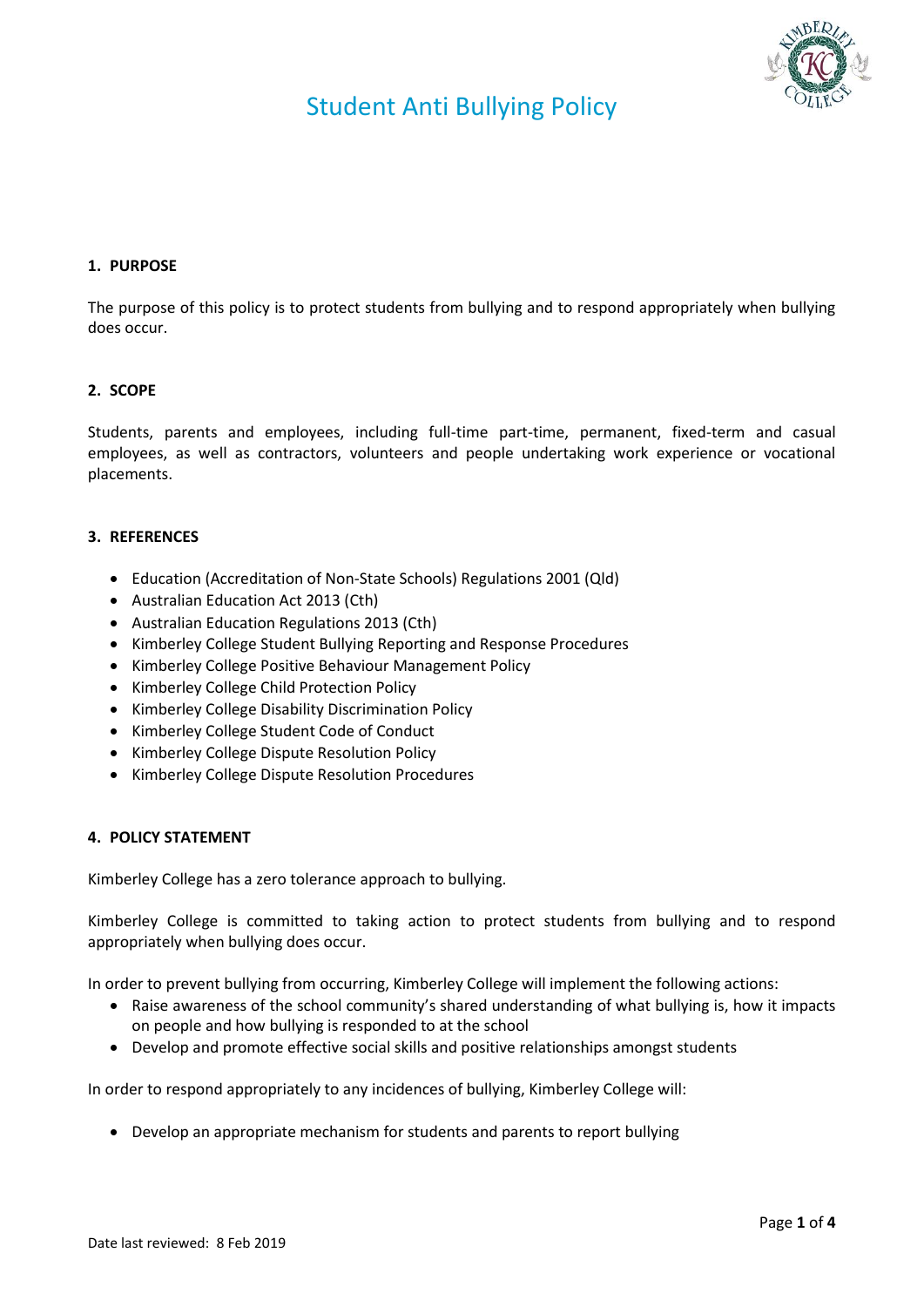

## Student Anti Bullying Policy

- Educate students and parents on how to respond, in the first instance, to incidences of bullying, and how to then report all incidences of bullying
- Educate employees on how to appropriately respond to reports of bullying
- Investigate and act upon all reports of bullying
- Take appropriate action, which might include support for targets of bullying and perpetrators and / or disciplinary measures

Kimberley Colleges' Student Bullying Reporting and Response Procedures explains the bullying reporting mechanism for students and parents, and details how employees will respond to reports, including that all reports will be investigated and acted upon, with appropriate support and consequences implemented.

## **5. DEFINITIONS**

- **Bullying:** is a systematic and repeated abuse of power. In general bullying may be defined as:
	- o dominating or hurting someone
	- o unfair action by the perpetrator (s) and an imbalance of power
	- $\circ$  a lack of adequate defence by the target and feelings of oppression and humiliation

It can occur at any age, across cultures, genders and socioeconomic groups. It can happen in the playground, toilet areas, to and from school or in the classroom.

- **Physical bullying:** this is when a person (or group of people) uses physical actions to bully, such as hitting, poking, tripping or pushing. Repeatedly and intentionally damaging someone's belongings is also physical bullying.
- **Verbal bullying:** repeated or systematic name calling, insults, homophobic or racist remarks and verbal abuse
- **Convert bullying:** such as lying about someone, spreading rumours, playing a nasty joke that make the person feel humiliated or powerless, mimicking or deliberately excluding someone
- **Psychological bullying:** for example, threatening, manipulating or stalking someone
- **Cyber bullying:** using technology, such as email, mobile phones, chat rooms, social networking sites to bully verbally, socially or psychologically.

## **6. RESPONSIBILITIES**

School Responsibilities:

Kimberley College acknowledges its responsibility to:

- Raise awareness of bullying and how the school with respond to it
- Take action to help prevent bullying
- Implement a reporting mechanism for students and parents
- Educate students and parents on how to respond to bullying and how to report it
- Educate employees on how to appropriately respond to bullying
- Investigate and act upon all reports of bullying, including providing appropriate support and consequences